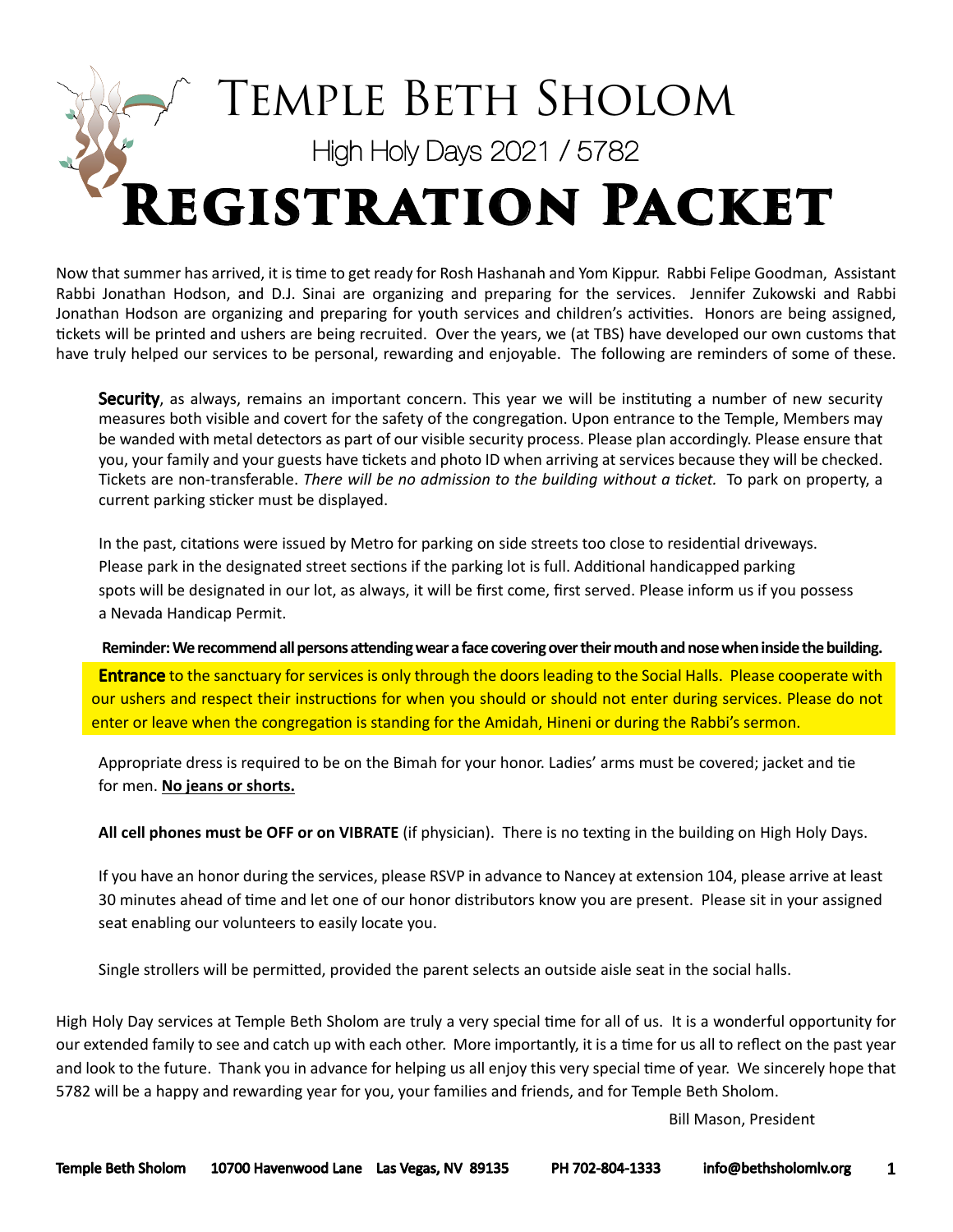# High Holy Days 2021/5782 Seating Registration Form

REMINDER: Unless you have DEDICATED seating, YOU WILL NOT AUTOMATICALLY BE ASSIGNED YOUR SAME SEAT AS LAST YEAR. Members with dedicated seats must register to reserve their seats prior to **Monday, August 23rd**. All congregants must be current in all financial obligations to the Temple, and have paid a minimum of one half (1/2) of their 2021-2022 membership dues to be eligible for High Holy Day tickets.

*Please enter the name of each Adult Member and Child(ren) who will be attending High Holy Days Services and will require a seat in the sanctuary or social halls.*

| MEMBER<br><u> 1980 - Johann John Stone, mars eta biztanleria (h. 1980).</u> |                     |     |
|-----------------------------------------------------------------------------|---------------------|-----|
|                                                                             |                     |     |
|                                                                             | CHILD AGE CHILD AGE |     |
|                                                                             |                     | AGE |
|                                                                             |                     | AGE |

If more space is required, please attach a separate sheet with names of members to be registered. If registering children for childcare, please complete the separate THE EARLY CHILDHOOD AND CHILDREN'S PROGRAM REGISTRATION FORM.

Please indicate in the space below how many seats you desire in each category of seating. Tickets are non-transferable. Seat upgrades MUST be paid at the time seats are reserved. Only those congregants who pay FULL DUES in their membership category may upgrade their seating.

| Dedicated Sanctuary seats:                                              | $$325/$ seat                                                                 | l would like         | # seats |  |  |
|-------------------------------------------------------------------------|------------------------------------------------------------------------------|----------------------|---------|--|--|
| Non-Dedicated Sanctuary seats:                                          | $$525/$ seat                                                                 | I would like         | # seats |  |  |
| Dedicated seats in front of Social Halls:                               | $$145/$ seat                                                                 | I would like         | # seats |  |  |
| Non-Dedicated seats in front of Social Halls:                           | $$175/$ seat                                                                 | I would like         | # seats |  |  |
| Seating in rear of Social Hall:                                         | Included with dues                                                           | I would like # seats |         |  |  |
| Upgraded Seat for Member's Child (same price as Member's Upgraded Seat) |                                                                              | would like # seats   |         |  |  |
| Total for member seats and upgrades: \$                                 |                                                                              |                      |         |  |  |
|                                                                         | * * Please indicate if you prefer seating in the large or small social hall: |                      |         |  |  |
| Please indicate if any special accommodation is need for a disability:  |                                                                              |                      |         |  |  |
|                                                                         |                                                                              |                      |         |  |  |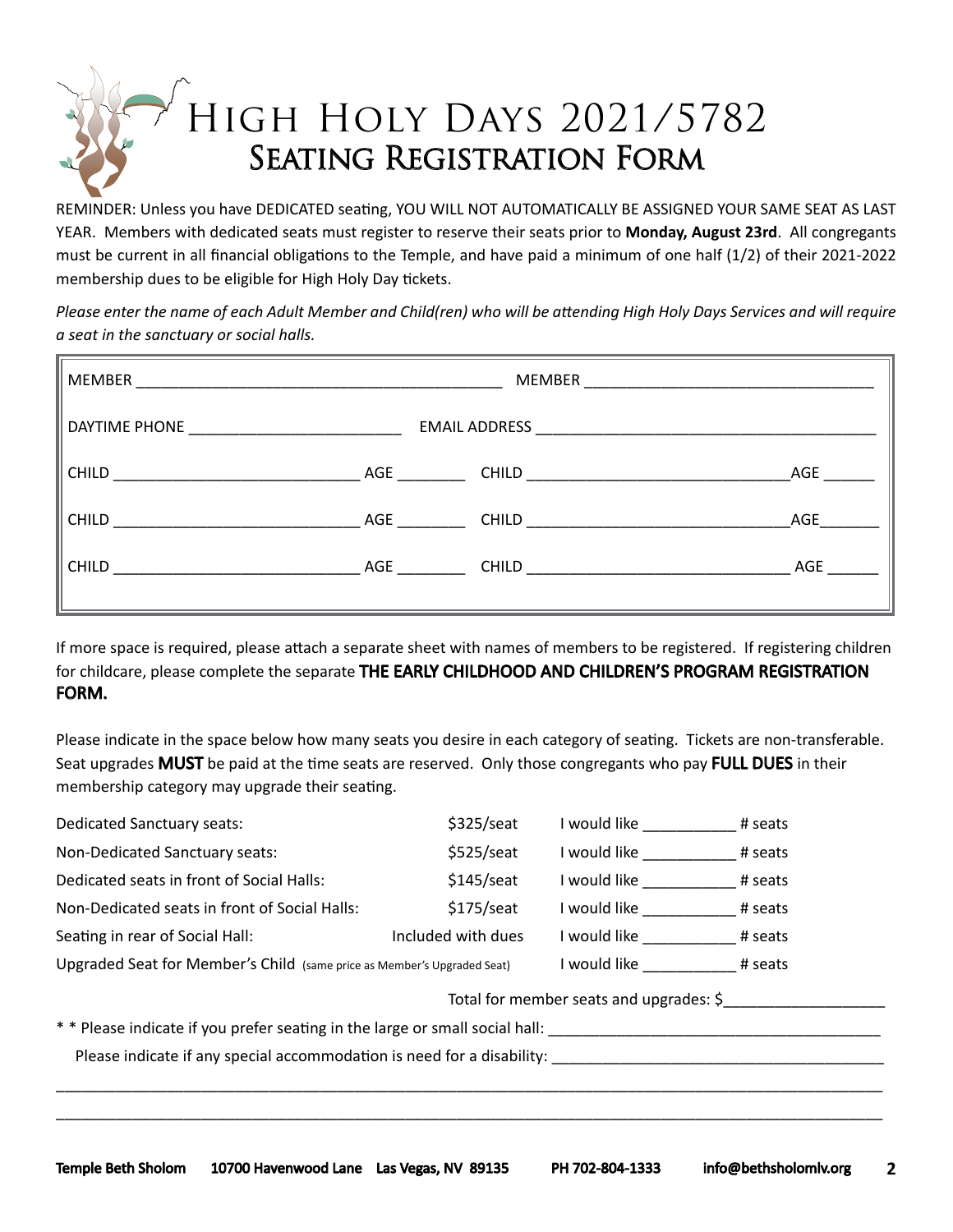# High Holy Days 2021/5782 Guest Seating Form

MEMBER: \_\_\_\_\_\_\_\_\_\_\_\_\_\_\_\_\_\_\_\_\_\_\_\_\_\_\_\_\_\_\_\_\_\_\_\_\_\_\_\_ MEMBER: \_\_\_\_\_\_\_\_\_\_\_\_\_\_\_\_\_\_\_\_\_\_\_\_\_\_\_\_\_\_\_\_\_\_\_\_\_\_\_\_

Any person, including an adult child or parent of a member who is neither a full dependent or student, who lives within 100 miles of the Temple, must be a member of the Temple in order to attend services. All out-of-town guests must present a valid photo ID that matches the address on their tickets to be admitted to services. Tickets will be mailed to the out-of -town guest's home address. No family shall be entitled to more than four (4) out-of-town guests for services.

| NAME OF OUT-OF-TOWN FAMILY MEMBER | ADDRESS OF GUEST (MUST BE PROVIDED) |
|-----------------------------------|-------------------------------------|
|                                   |                                     |
|                                   |                                     |
|                                   |                                     |
|                                   |                                     |

### **GUEST SEATS**

| Sanctuary seats:                         | S625/seat    | I would like | # seats |
|------------------------------------------|--------------|--------------|---------|
| Reserved seats in front of Social Halls: | \$325/seat   | I would like | # seats |
| Seating in rear of Social Halls:         | $$205/$ seat | I would like | # seats |

Total for guest seats: \$\_\_\_\_\_\_\_\_\_\_\_\_\_\_\_

## DEDICATED SEATS

Dedicated Seats allow congregants to honor or memorialize a loved one while also providing the congregant with the first option for that seat in future years. There are a limited number of seats still available for dedication in the main sanctuary and the first three rows of the social hall. The cost for a dedication is \$2,500 in the sanctuary (includes a plaque) and \$1,250 in the social halls.

I would like to Dedicate \_\_\_\_\_\_\_ seats in the Sharon E. Sigesmund Sanctuary at \$2,500 each.

I would like to Dedicate seats in the Faye & Dr. Leon Steinberg Social Hall at \$1,250 each.

I would like to Dedicate seats in the Raymond H. Sigesmund/Sara & Joseph Schwartz Social Hall at \$1,250 each.

Please list how you would like your dedication(s) to appear:

| Seat 1: |  |
|---------|--|
| Seat 2: |  |
| Seat 3: |  |
| Seat 4: |  |
|         |  |

You must have a ticket and photo ID to be admitted into the Temple.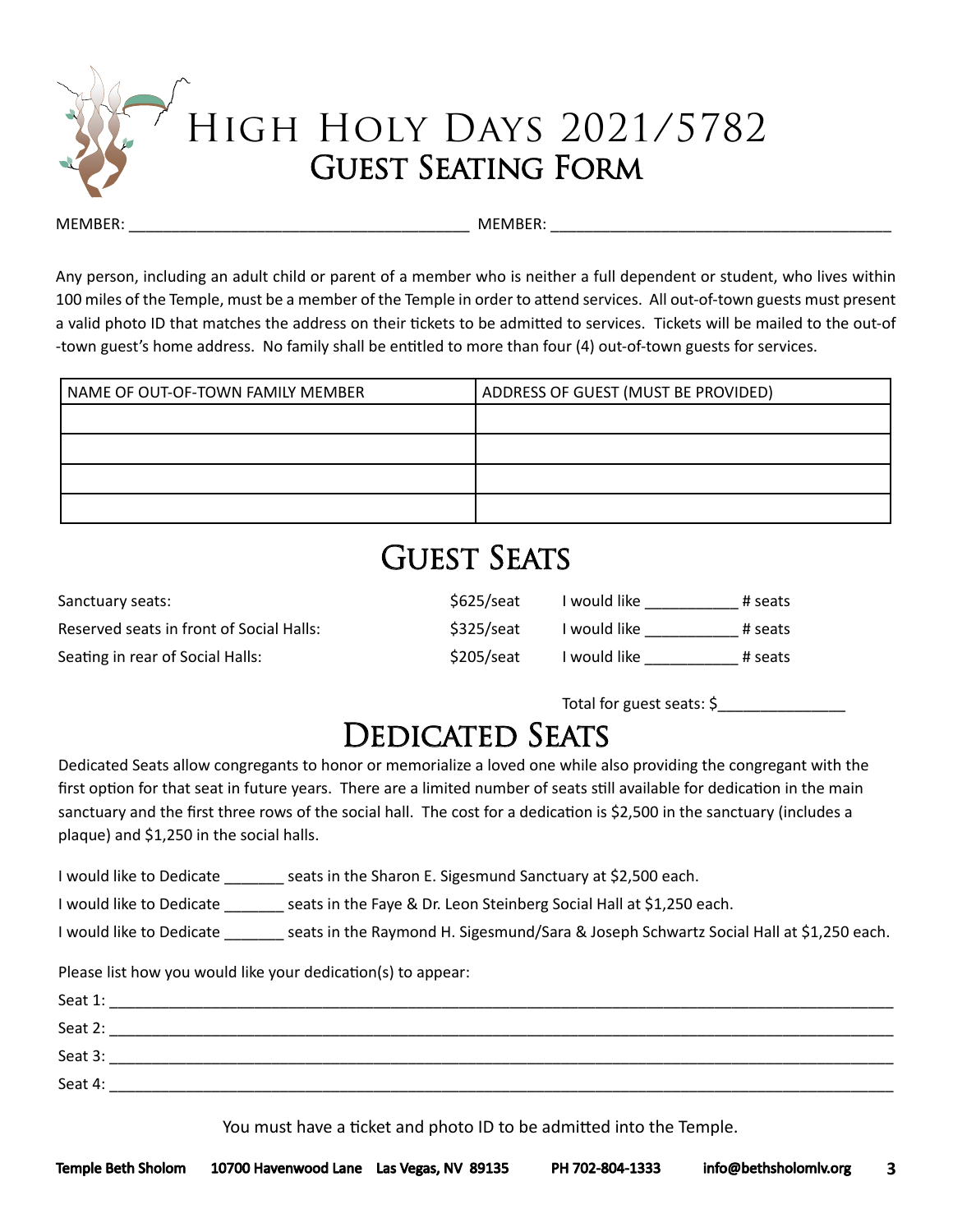

Children ages 18 months through Pre-K will be supervised by qualified early childhood educators. Age-appropriate, creative and fun activities are provided at a variety of times throughout High Holy Days. The Shofar will be blown for the children on Rosh Hashanah Day 1. Children will receive a light snack on Rosh Hashanah Day 1 and Day 2, and a light lunch on Yom Kippur. Please remember, no outside food is allowed to be brought into the building.

If your child is in diapers, please provide two diapers with your child's name written on the diaper for each session and a change of clothes. Any other special items your child needs should be clearly marked with your child's name. \*Registration is required in advance due to limited space and ratios.

### Children's Program: Kindergarten - Grade 5

DAVID FRIEDMAN & ABBIE FRIEDMAN FAMILY PAVILION

Through interactive services the children will understand that the High Holy Days are a time to remember, reflect, and renew our lives. Join Rabbi Hodson and Sonia Elkisch in a fun and interactive puppet service specifically designed for the holidays. Your children will sing along as we explore classic tunes and themes as well as new melodies and games.

Services for K-5th grade will be held on Rosh Hashanah Day 1 and Yom Kippur. Children will be divided into two groups; Kindergarten through 2nd grade and 3rd grade through 5th grade. Students will rotate between a children's worship service, games, drama, music and crafts. Please note: some activities will consist of supervised childcare, but do not have educational programming.

Children participating will receive a light snack on Rosh Hashanah Day 1 and Day 2, and a light lunch on Yom Kippur. Please remember, no outside food is allowed to be brought into the building.

Children will not be dismissed from any program until an adult 16 years of age or older picks them up and must present the ticket stub. If the adult service runs late, we will supervise children in their final activity until you pick them up. Students will not be permitted to come in and out of the programming more than once. \*Registration is required in advance due to limited space and ratios.

### Teen Program: Grades 6 -12

FAYE & DR. LEON STEINBERG CHAPEL

#### Teen Services on Rosh Hashanah Day 1 and Yom Kippur

At 11:45 a.m. each day, a teen-focused service will be led by Rabbi Jonathan Hodson.

#### **Rosh Hashanah: The Sweets and Sours of Jewish Teen Life**

Navigating being a Jewish teen can be challenging but rewarding as well. Join us for a conversation and prayer activity led by Rabbi Hodson. Afterwards, we'll participate in a mitzvah project designed to help those in need in our community.

#### **Yom Kippur: Stories from Sinai**

Ever wonder how being Jewish impacts your career? Teens will hear from Jewish professionals in our community, ranging from sports to politics, explain how they incorporate their Jewish identity into their everyday work life.

### Services on Rosh Hashanah Day 2 and Kol Nidre

Rabbi Goodman and Rabbi Hodson request that all congregants 13 years of age and above attend the Rosh Hashanah and Yom Kippur Services in the Sanctuary. (Tickets will be assigned on request at no charge.)

As always, High Holy Day Services in the Sanctuary are an opportunity for families to be together. \*Registration is not required.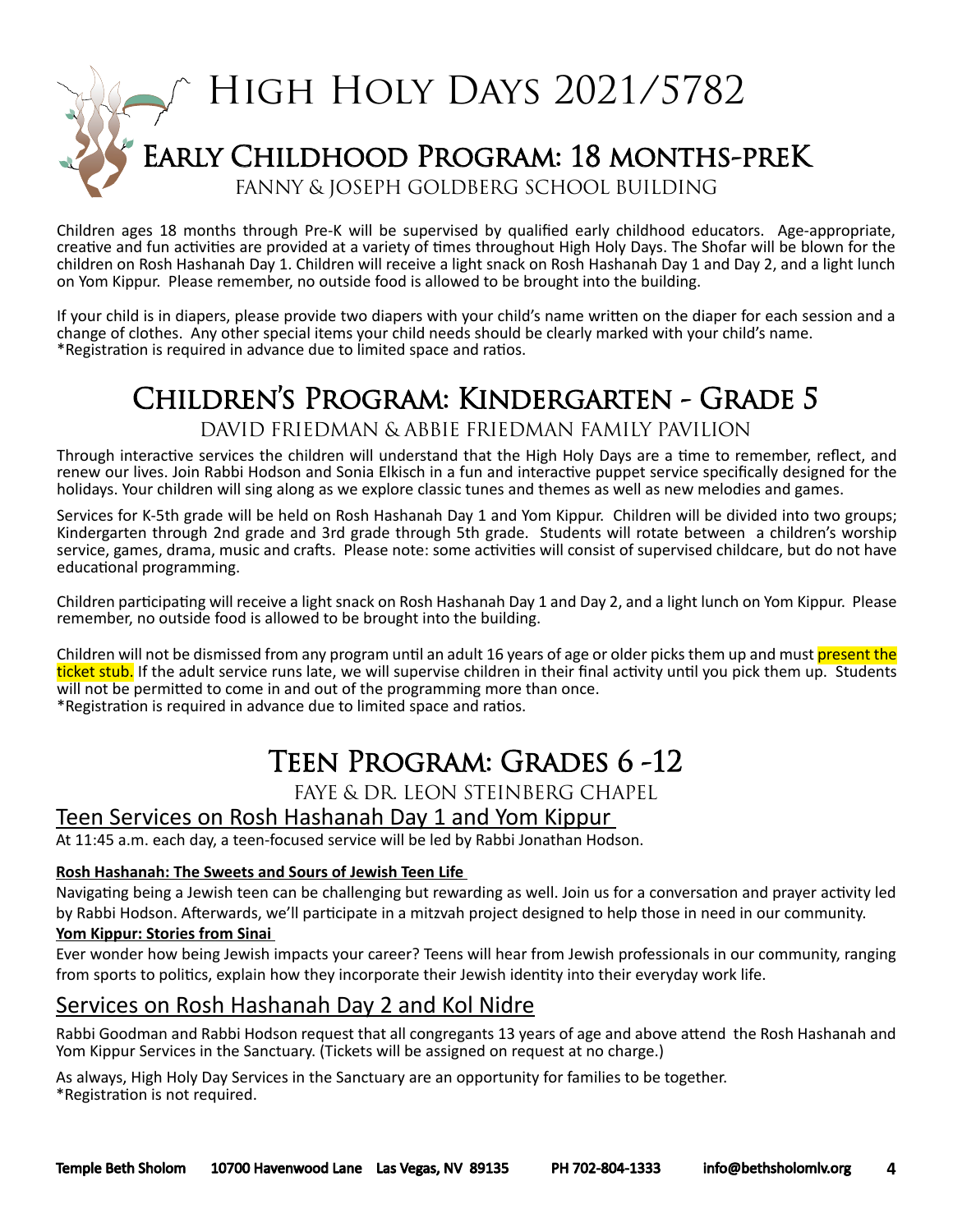High Holy Days 2021/5782

### Early Childhood and Children's Program Registration Form

for 18 months-PreK and K-Grade 5

TEENS: NO REGISTRATION IS NECESSARY THIS YEAR! NO CHARGE FOR TEENS!

### Cost: \$15.00 per program per child. (non-registered drop-in rate is \$50 per program/child pending space availability)

RH1: 1st Day Rosh Hashanah Tuesday, Sept. 7th 8:00 am to end of Service<br>RH2: 2nd Day Rosh Hashanah Wednesday, Sept. 8th 8:30 am to end of Service RH2: 2nd Day Rosh Hashanah Wednesday, Sept. 8th 8:30 am to Wednesday, Sept. 15th 8:30 am to 20:30 am to 20:30 am to Mednesday, Sept. 15th 8:30 am to 20:30 am to 20:30 am to 20:30 am to 20:30 am to 20:30 am to 20:30 am to 2 YK: Yom Kippur Thursday, Sept. 16th 9:00 am to 1:30 pm<br>N: Neilah 9:00 am to end of Sept. 16th 9:30 pm to end of Se

\*Program Activity Codes Date Preschool and Children Program Time

6:30 pm to end of Service 5:30 pm to end of Service.

Please circle the specific activity code for each program your child will attend. Spaces are limited. State laws require a specific teacher/child ratio. Registration must be made in advance to guarantee participation.

| Child's Name | Grade | *Date of Birth   *Allergies | *Program Activity Code |                 |         |  |
|--------------|-------|-----------------------------|------------------------|-----------------|---------|--|
|              |       |                             | RH1                    | RH <sub>2</sub> | KN YK N |  |
|              |       |                             | RH1                    | RH2 KN YK N     |         |  |
|              |       |                             | RH1                    | RH2 KN YK N     |         |  |
|              |       |                             | RH1                    | RH2 KN YK N     |         |  |
|              |       |                             | RH1                    | RH <sub>2</sub> | KN YK N |  |

#### PARENT NAME

(please print)

Reminder: All individuals, including children who attend services in the main Sanctuary, must have a High Holy Day ticket.

Drop-off and Pick-up for The Early Childhood and Children's Program is in the Fanny and Joseph Goldberg School Building. Each child will receive a badge which will be used to hold their ticket while they are in the program. Your portion of the ticket is needed to retrieve your child(ren). All children must be picked-up by an adult 16 years or older and must have ticket stub present.

Disruptive or inappropriate behavior will not be tolerated and could result in dismissal of activities and/or participating in the program without refund.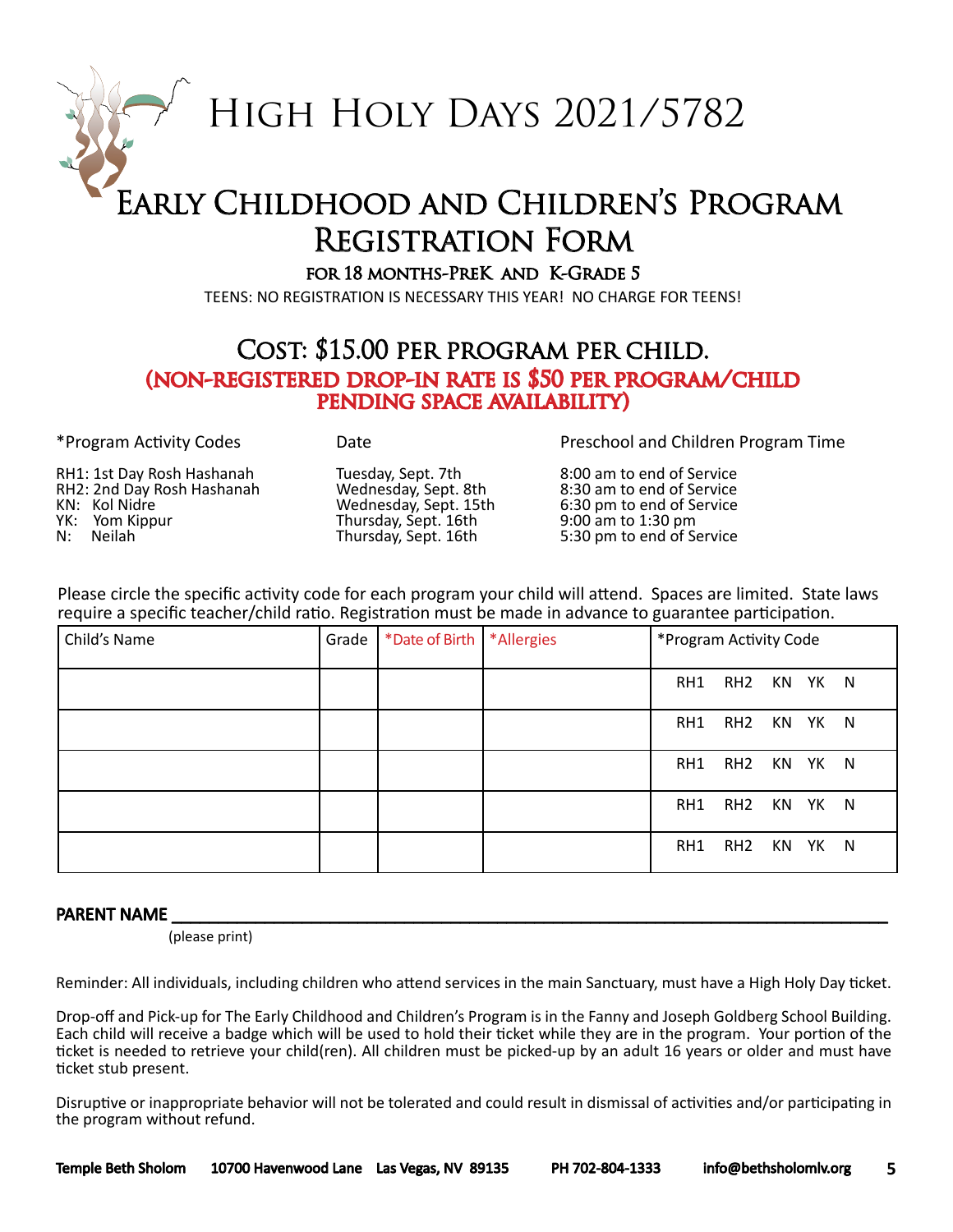

*"We make a living by what we get but we make a life by what we give." -Winston Churchill*

Our annual Kol Nidre Appeal is a vital part of the High Holy Day observance. We hope each member will participate in this tradition of giving.

The funds raised during this appeal are vital to our day - to - day operations and help close the gaps in the budgets for the religious school, youth groups, continuing community out-reach and our excellent programs.

> If you would like to enclose your donation along with your other High Holy Day information, it would be most welcome.

## Kol Nidre Pledge Form

In order to be included in the Kol Nidre book, please reply prior to **Friday, August 27th, 2021**

| Platinum Torah Page       | \$10,000 | Brass Yad Page        | \$1,250    |
|---------------------------|----------|-----------------------|------------|
| <b>Gold Crown Page</b>    | \$7,200  | Shamash Page          | \$.<br>750 |
| Silver Breastplate Page   | \$5,000  | Mezuzah Page          | \$.<br>500 |
| Bronze Ner Tamid Page     | \$3,600  | <b>Shofar Page</b>    | 365<br>S.  |
| <b>Pewter Scroll Page</b> | \$2,500  | Havdalah Page         | \$<br>180  |
| Chai Page                 | \$1,800  | $\Box$ From the Heart | \$         |

Please list my name in the Kol Nidre book as

PLEASE PRINT OR TYPE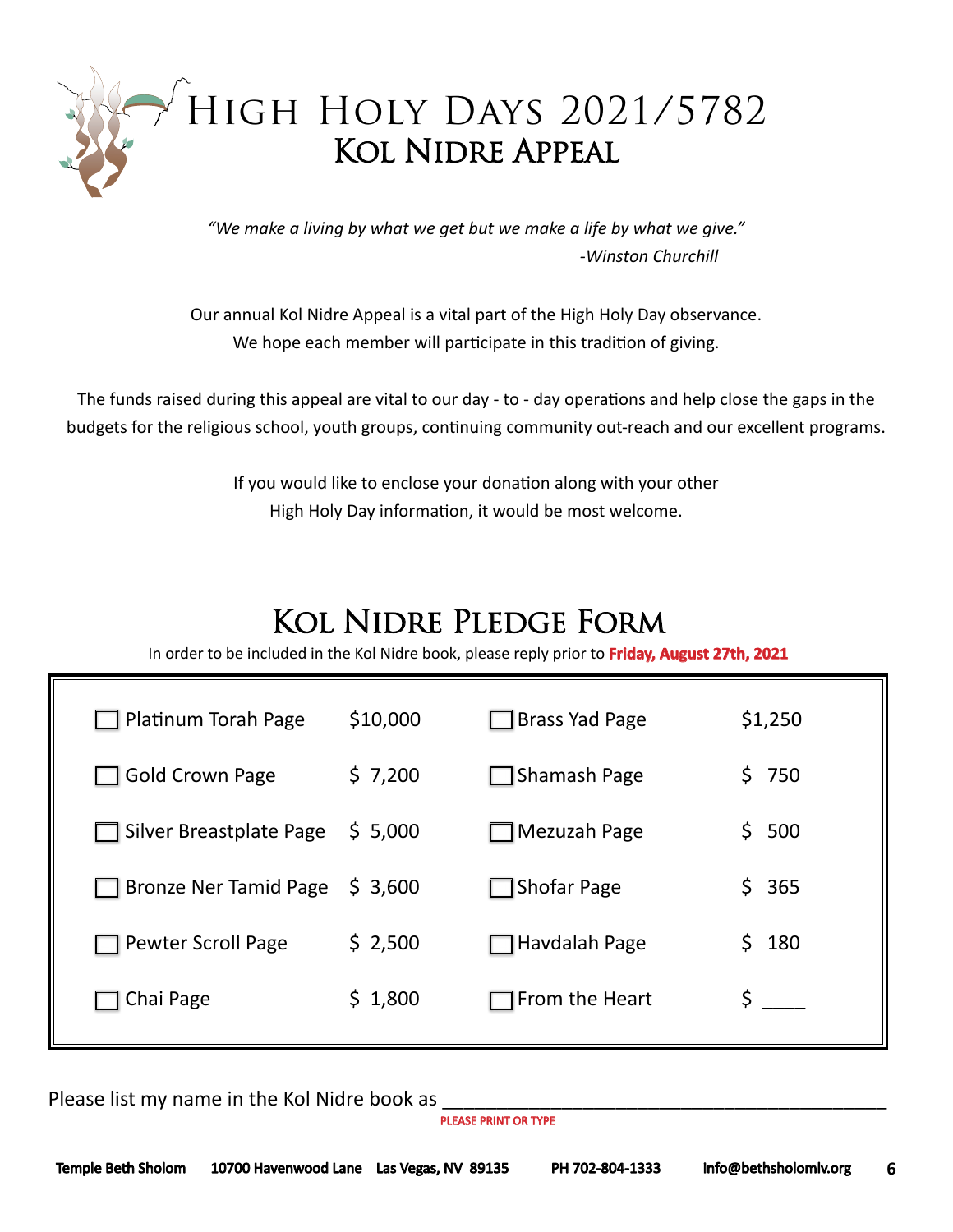

#### (This is NOT the KOL NIDRE Appeal)

The Book of Memory will be distributed to the Congregation during Yom Kippur Services, Wednesday, October 9th. If you wish to memorialize the names of loved ones in this special booklet, please fill in the form below and return with your registration information to the Temple office. Deadline for submitting names is **Monday, August 23rd, 2021** 

#### *Names to be listed:*

Please list the same names I listed in last year's Book of Memory

Please list the following names (PLEASE PRINT OR TYPE) - Attach separate sheet of paper to list additional names.

|           | 13           |
|-----------|--------------|
|           | 14           |
|           | −<br>┖╌      |
| 1 $\cap$  | 16           |
| <b>11</b> |              |
| ∽         | $\mathbf{o}$ |

#### **Remembered by Example 20**

(Please PRINT or TYPE your NAME (S) as you want it to appear in the Book of Memory)

Contribution: \$ \_\_\_\_\_\_\_\_\_\_ in memory of those beloved departed whose names are to be printed in the Book of Memory.

### Yahrzeit Plaques Kronberg Memorial Hall

Remember a special loved one with a Memorial Plaque in the Temple Beth Sholom Kronberg Memorial Hall. Plaques are available for members and non-members and can be ordered through the Rabbi's office. The cost for a plaque is \$600 for members and \$800 for non-members. Individuals remembered with a memorial plaque will be listed in the Book of Memory each year. Please contact Dianna (702) 804-1333, ext. 133 for ordering information.

Temple Beth Sholom owns a large number of plots at Woodlawn Cemetery. Contact Dianna if you would like more information on purchasing a plot.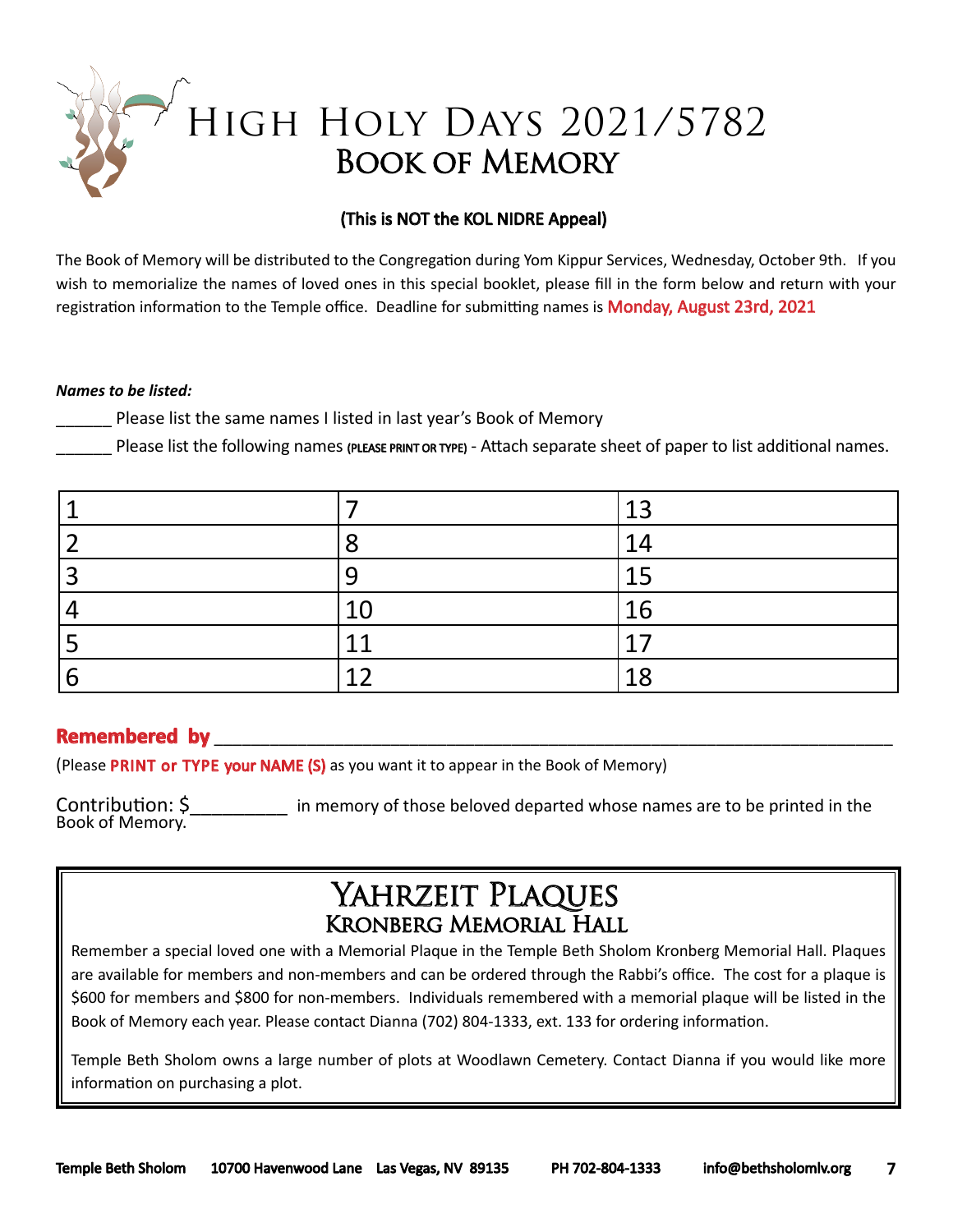

## High Holy Days 2021/5782 Service and Programming Schedule

| Service                                                            | Day/Time              | Main<br>Service<br><b>Times</b> | Early Childhood and K-5th Grade<br><b>Children's Programming</b> |  |  |
|--------------------------------------------------------------------|-----------------------|---------------------------------|------------------------------------------------------------------|--|--|
| Selihot                                                            | Saturday, Aug. 28     | 8:00 pm                         |                                                                  |  |  |
| Erev Rosh Hashanah                                                 | Monday, Sept. 6th     | 8:00 pm                         |                                                                  |  |  |
| Rosh Hashanah Day 1                                                | Tuesday, Sept. 7th    | $8:30$ am                       |                                                                  |  |  |
| Rosh Hashanah Evening                                              | Tuesday, Sept. 7th    | 7:30 pm                         |                                                                  |  |  |
| Rosh Hashanah Day 2                                                | Wednesday, Sept. 8th  | 8:30 am                         |                                                                  |  |  |
| Kever Dorot (Woodland cemetery)                                    | Sunday, Sept. 12th    | TBD                             |                                                                  |  |  |
| Tashlich (Floyd Lamb Park)                                         | Sunday, Sept. 12th    | TBD                             |                                                                  |  |  |
| Kol Nidre                                                          | Wednesday, Sept. 15th | 6:30 pm                         |                                                                  |  |  |
| Yom Kippur                                                         | Thursday, Sept. 16th  | $9:00$ am                       |                                                                  |  |  |
| Yizkor                                                             | Thursday, Sept. 16th  | Noon                            |                                                                  |  |  |
| Mincha                                                             | Thursday, Sept. 16th  | $4:00 \text{ pm}$               |                                                                  |  |  |
| Neilah                                                             | Thursday, Sept. 16th  | 5:30 pm                         |                                                                  |  |  |
| *Designates supervised childcare times with NO educational content |                       |                                 |                                                                  |  |  |

### Registration Information

Registration can now be completed online. Go to TBS website https://www.bethsholomlv.org/high-holy-days download the High Holy Day registration package and follow the registeration steps. Fill out the information electronically (you must have Adobe Acrobat to fill out the forms electronically) and email them directly to Nicole Lamb at info@bethsholomlv.org.

#### **Payment Information**

| $\Box$ Enclosed is a check for $\zeta$ ________.<br>□ Please charge my VISA / MC / AMEX / DS: _________                                                                                            |  |
|----------------------------------------------------------------------------------------------------------------------------------------------------------------------------------------------------|--|
|                                                                                                                                                                                                    |  |
|                                                                                                                                                                                                    |  |
|                                                                                                                                                                                                    |  |
| I hereby authorize Temple Beth Sholom to charge my credit card in the amount of $\zeta$ for High Holy Day seats,<br>applicable seating upgrades, Kol Nidre pledge, and Book of Memory donation(s). |  |
|                                                                                                                                                                                                    |  |
|                                                                                                                                                                                                    |  |